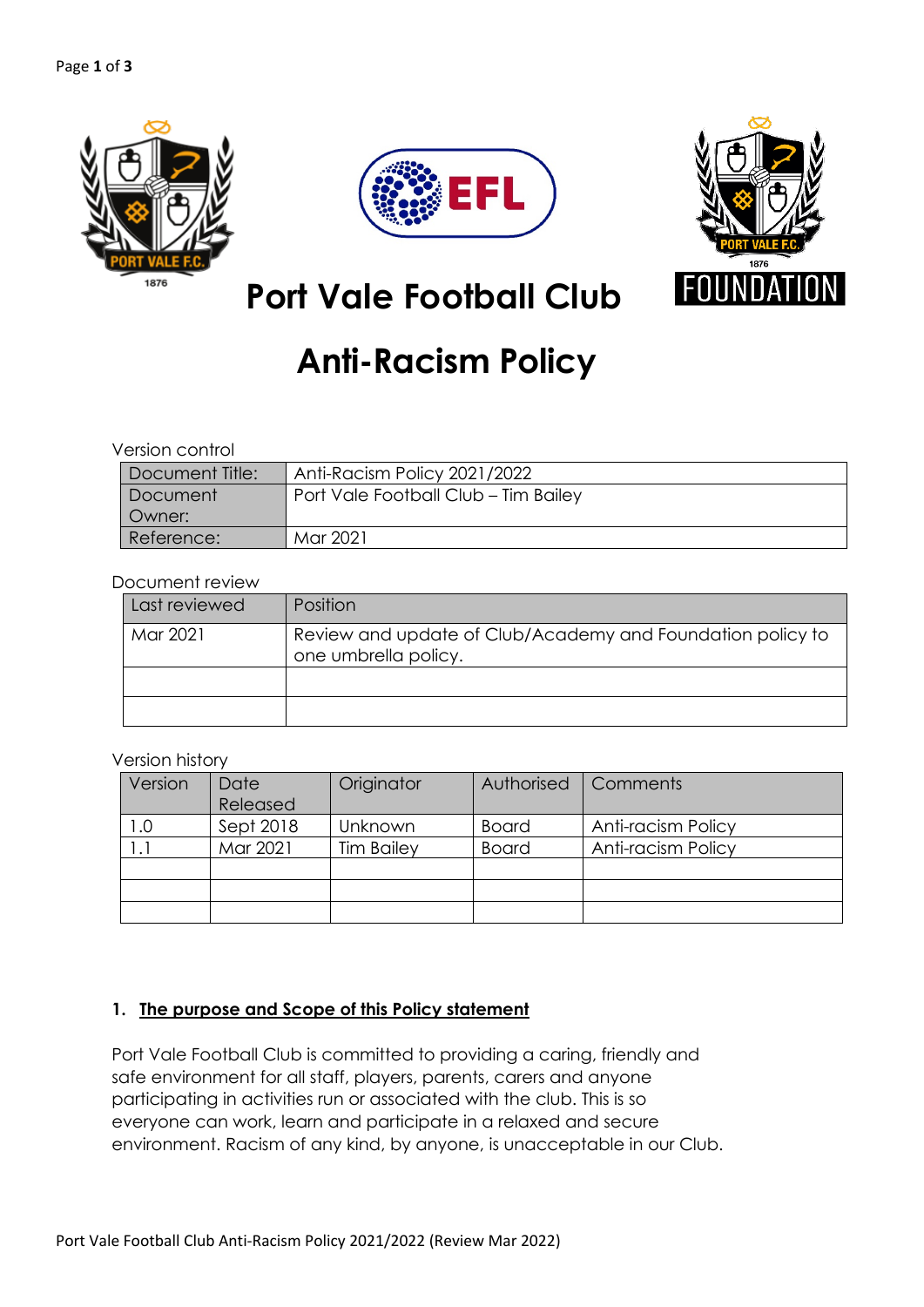This Policy is for use across the club and is to be observed by all staff, supporters and anyone participating in activities run or associated by the club. The Policy exists to ensure that best practice is promoted and adhered to.

Activities undertaken at the following locations/departments are under the remit of this policy which include:

- Port Vale Football club and the Vale Park Stadium
- Port Vale Foundation Trust
- Port Vale First Team
- Port Vale Academy and youth development
- Port Vale ladies Football team
- Port Vale Retail Store.

#### **Introduction**

Port Vale Football Club are committed to confront and eliminate discrimination whether by reason of sexual orientation, race, nationality, ethnic origin, colour, religion, or belief and to encourage equal opportunities in accordance with the guidelines recommended by the Football Association. Port Vale Football Club will be pro-active in implementing its duties as described in the Race Amendment Act 2000 and will seek to promote racial equality and good race relations to eliminate all forms of discrimination.

## **What is Racism?**

**Racism** is the belief that people of some races are inferior to others, and the behaviour which is the result of this belief. Racism also refers to the aspects of a society which prevent people of some racial groups from having the same privileges and opportunities as people from other races. It can be both Institutional, personable, overt or subtle, intentional or unintentional.

**Institutional –** described following the Stephen Lawrence Enquiry as "the collective failure of an organisation to provide an appropriate and professional service to people because of their colour, culture or ethnic origin. It can be seen or detected in processes, attitudes and behaviour which amount to discrimination through unwitting prejudice, ignorance, thoughtlessness and racist stereotyping which disadvantage minority ethnic people.

**Personal -** Often direct and identifiable and can be manifested through harassment and offensive behaviour in the following ways:-

Physical Assault Derogatory name calling